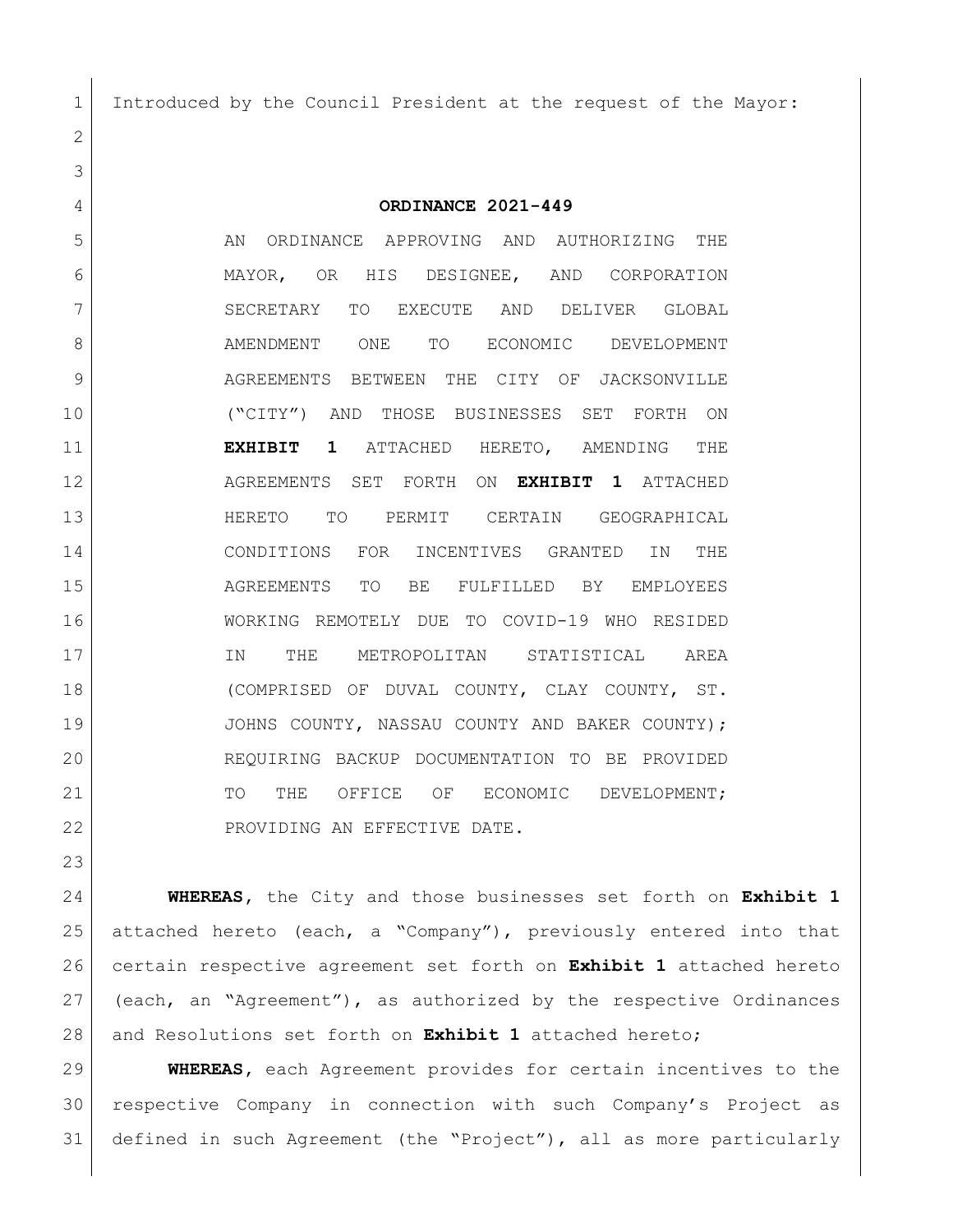1 set forth in each respective Agreement in accordance with its terms 2 (the "Incentives"); and

 **WHEREAS**, each Agreement requires, as a condition precedent to 4 the Incentives, that the respective Company create certain new jobs and that such new jobs and the employees filling the new jobs be located at certain and particular locations (the "Geographical 7 Condition"); and

 **WHEREAS**, due to the impacts resulting from the COVID-19 9 | pandemic, including limitations with regard to workforce density and implementation of other protective measures, each Company 11 allowed employees to work remotely in calendar years 2020 and 2021; and

 **WHEREAS**, each Company has requested the City to allow such employees working remotely to count with respect to new jobs for calendar years 2020 and 2021 and to modify the Geographical Condition in its respective Agreement accordingly; and

 **WHEREAS**, each Company has requested the City to enter into Global Amendment One to Economic Development Agreements in substantially the attached hereto as **Exhibit 2**; now therefore,

**BE IT RESOLVED** by the Council of the City of Jacksonville:

 **Section 1. Approval and authorization to execute Global Amendment One to Economic Development Agreement approved**. There is hereby approved, and the Mayor or his designee and Corporation Secretary are authorized to execute and deliver on behalf of the City a Global Amendment One to Economic Development Agreement ("Amendment") between the City and each Company, in substantially the form attached hereto as **Exhibit 2**. The Amendment permits the Company to satisfy the Geographical Condition to the Incentives, solely with respect to calendar years 2020 and 2021, if the Company is able to demonstrate to the City that the employee filling the new job resided within the geographical borders of the Metropolitan